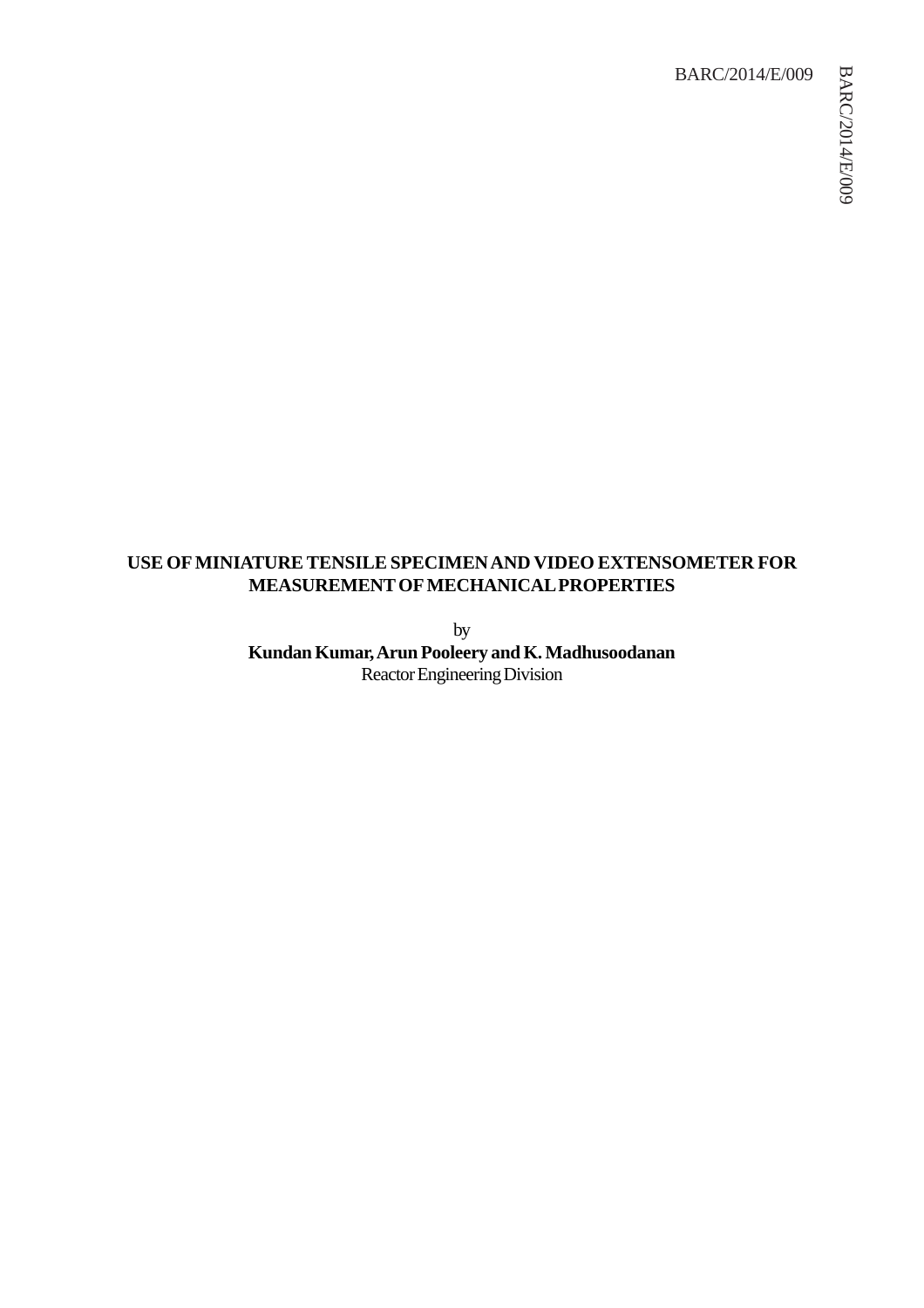BARC/2014/E/009

# GOVERNMENT OF INDIA ATOMIC ENERGY COMMISSION

## **USE OF MINIATURE TENSILE SPECIMEN AND VIDEO EXTENSOMETER FOR MEASUREMENT OF MECHANICAL PROPERTIES**

by **Kundan Kumar, Arun Pooleery and K. Madhusoodanan** Reactor Engineering Division

> BHABHA ATOMIC RESEARCH CENTRE MUMBAI, INDIA 2014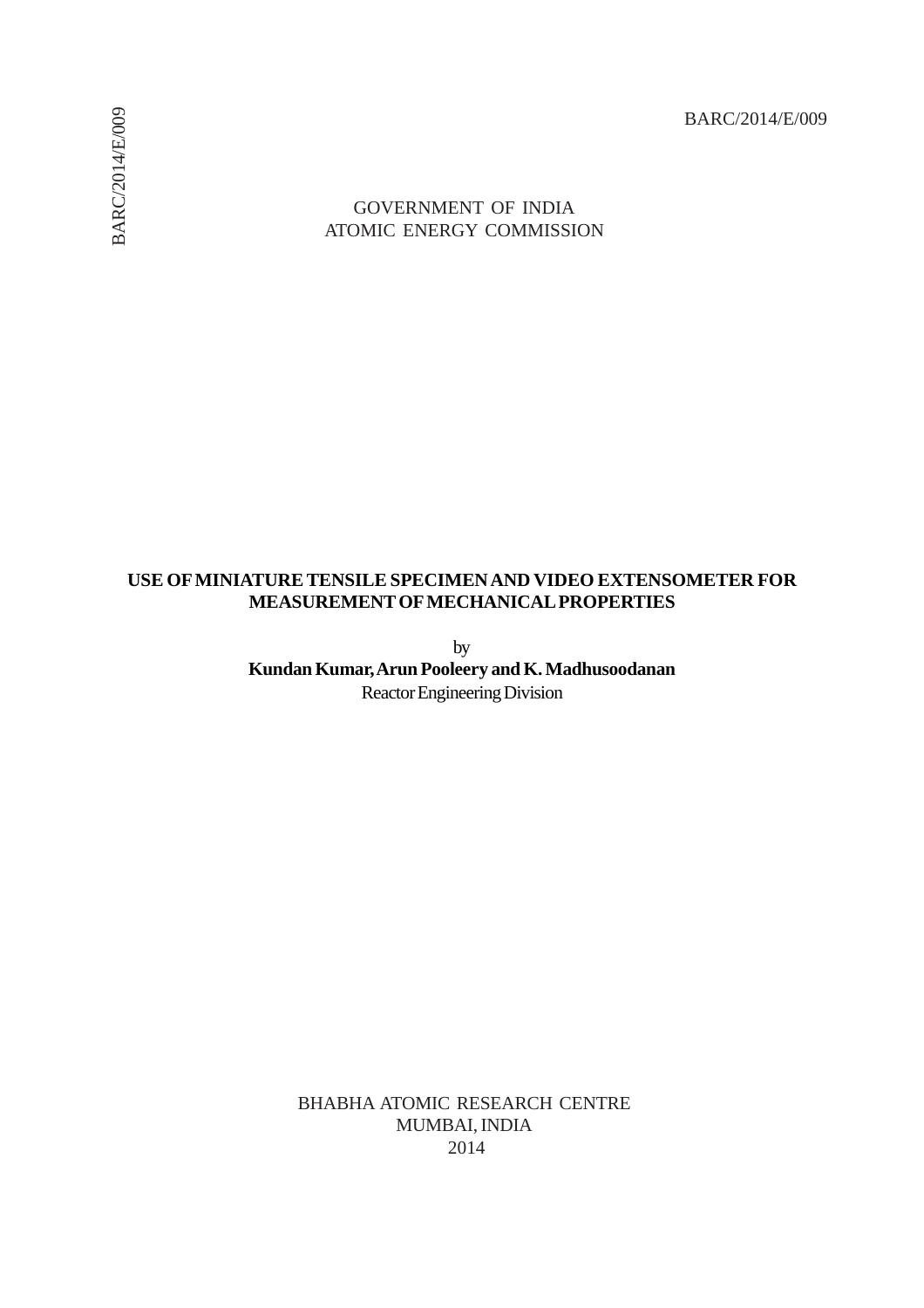### **BIBLIOGRAPHIC DESCRIPTION SHEET FOR TECHNICAL REPORT (as per IS : 9400 - 1980)**

| 01 | Security classification :    | Unclassified                                                                                         |
|----|------------------------------|------------------------------------------------------------------------------------------------------|
| 02 | Distribution:                | External                                                                                             |
| 03 | Report status:               | <b>New</b>                                                                                           |
| 04 | Series:                      | <b>BARC</b> External                                                                                 |
| 05 | Report type:                 | <b>Technical Report</b>                                                                              |
| 06 | Report No.:                  | BARC/2014/E/009                                                                                      |
| 07 | Part No. or Volume No.:      |                                                                                                      |
| 08 | Contract No.:                |                                                                                                      |
| 10 | Title and subtitle :         | Use of miniature tensile specimen and video extensometer for<br>measurement of mechanical properties |
| 11 | Collation:                   | 20 p., 12 figs., 4 tabs.                                                                             |
| 13 | Project No.:                 |                                                                                                      |
| 20 | Personal author( $s$ ) :     | Kundan Kumar; Arun Pooleery; K. Madhusoodanan                                                        |
| 21 | Affiliation of $author(s)$ : | Reactor Engineering Division, Bhabha Atomic Research<br>Centre, Mumbai                               |
| 22 | Corporate author(s):         | Bhabha Atomic Research Centre,<br>Mumbai - 400 085                                                   |
| 23 | Originating unit:            | Reactor Engineering Division, Bhabha Atomic Research<br>Centre, Mumbai                               |
| 24 | $Sponsor(s)$ Name:           | Department of Atomic Energy                                                                          |
|    | Type:                        | Government                                                                                           |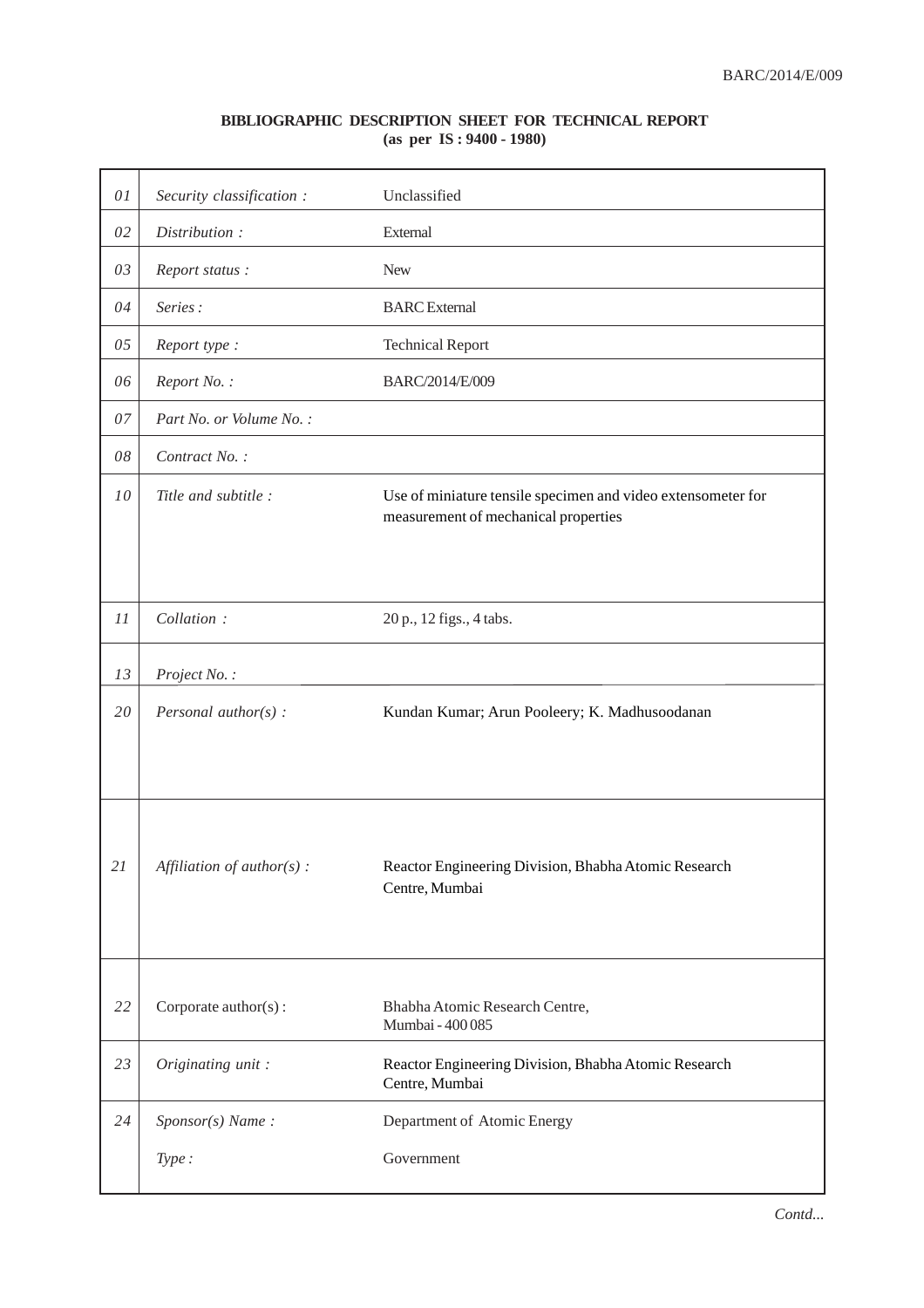#### BARC/2014/E/009

| 30 | Date of submission:           | <b>July 2014</b>                                                                                                                                                                                                                                                                                                                                                                                                                                                                                                                                                                                                                                                                                                                                                                                                                                                                                                                                                                                                                                                                                                                                                                                                                                                                                                                                                                                                                                                                                                                                                                                                                                                                                                                               |
|----|-------------------------------|------------------------------------------------------------------------------------------------------------------------------------------------------------------------------------------------------------------------------------------------------------------------------------------------------------------------------------------------------------------------------------------------------------------------------------------------------------------------------------------------------------------------------------------------------------------------------------------------------------------------------------------------------------------------------------------------------------------------------------------------------------------------------------------------------------------------------------------------------------------------------------------------------------------------------------------------------------------------------------------------------------------------------------------------------------------------------------------------------------------------------------------------------------------------------------------------------------------------------------------------------------------------------------------------------------------------------------------------------------------------------------------------------------------------------------------------------------------------------------------------------------------------------------------------------------------------------------------------------------------------------------------------------------------------------------------------------------------------------------------------|
| 31 | Publication/Issue date:       | August 2014                                                                                                                                                                                                                                                                                                                                                                                                                                                                                                                                                                                                                                                                                                                                                                                                                                                                                                                                                                                                                                                                                                                                                                                                                                                                                                                                                                                                                                                                                                                                                                                                                                                                                                                                    |
| 40 | Publisher/Distributor:        | Head, Scientific Information Resource Division,<br>Bhabha Atomic Research Centre, Mumbai                                                                                                                                                                                                                                                                                                                                                                                                                                                                                                                                                                                                                                                                                                                                                                                                                                                                                                                                                                                                                                                                                                                                                                                                                                                                                                                                                                                                                                                                                                                                                                                                                                                       |
| 42 | Form of distribution :        | Hard copy                                                                                                                                                                                                                                                                                                                                                                                                                                                                                                                                                                                                                                                                                                                                                                                                                                                                                                                                                                                                                                                                                                                                                                                                                                                                                                                                                                                                                                                                                                                                                                                                                                                                                                                                      |
| 50 | Language of text:             | English                                                                                                                                                                                                                                                                                                                                                                                                                                                                                                                                                                                                                                                                                                                                                                                                                                                                                                                                                                                                                                                                                                                                                                                                                                                                                                                                                                                                                                                                                                                                                                                                                                                                                                                                        |
| 51 | Language of summary:          | English, Hindi                                                                                                                                                                                                                                                                                                                                                                                                                                                                                                                                                                                                                                                                                                                                                                                                                                                                                                                                                                                                                                                                                                                                                                                                                                                                                                                                                                                                                                                                                                                                                                                                                                                                                                                                 |
| 52 | No. of references :           | 9 refs.                                                                                                                                                                                                                                                                                                                                                                                                                                                                                                                                                                                                                                                                                                                                                                                                                                                                                                                                                                                                                                                                                                                                                                                                                                                                                                                                                                                                                                                                                                                                                                                                                                                                                                                                        |
| 53 | Gives data on :               |                                                                                                                                                                                                                                                                                                                                                                                                                                                                                                                                                                                                                                                                                                                                                                                                                                                                                                                                                                                                                                                                                                                                                                                                                                                                                                                                                                                                                                                                                                                                                                                                                                                                                                                                                |
| 60 |                               | Abstract : Miniaturisation of the tensile test specimen below the sub-size level poses various<br>challenges, such as conformity of specimen to various acceptance criteria as per standard test<br>specimen, aspect ratio, minimum number of grains required in a gauge cross-section, fabrication<br>for uniformity in metrological values, etc. Apart from these, measurement of strain over a very<br>limited available space on the test specimen is another practical challenge. Despite these limitations,<br>miniature specimen testing is increasingly being used worldwide these days. The driving forces<br>behind increasing use of miniature test techniques are new material development, assuring fitness<br>of component after in-service-inspection, low dose of radiation exposure due to smaller dimensions<br>of test specimens etc. However, the evaluation of mechanical properties from a miniature tensile<br>test has a greater advantage over the other miniature novel test techniques, such as small punch<br>test, ABI, miniature fatigue and impact tests etc., as it is a direct method of measurement of<br>mechanical properties. This report covers various aspects of miniature tensile test methodologies,<br>which include geometrical design of specimen having gauge length of 3-5mm, fabrication,<br>development of special fixtures for gripping the test specimens, and use of optical method for<br>strain measurement. The geometrical design of the specimen and its behaviour over application<br>of tensile load has been established using FEM analysis. A good agreement between conventional<br>and miniature test results exemplifies the potential of the miniature tensile test technique |
| 70 | <b>IN-SERVICE INSPECTION</b>  | Keywords/Descriptors: YIELD STRENGTH; GRAIN SIZE; DUCTILITY; PRESSURE<br>VESSELS; FINITE ELEMENT METHOD; POISSON RATIO; STAINLESS STEEL-304L;                                                                                                                                                                                                                                                                                                                                                                                                                                                                                                                                                                                                                                                                                                                                                                                                                                                                                                                                                                                                                                                                                                                                                                                                                                                                                                                                                                                                                                                                                                                                                                                                  |
| 71 | <b>INIS Subject Category:</b> | S36                                                                                                                                                                                                                                                                                                                                                                                                                                                                                                                                                                                                                                                                                                                                                                                                                                                                                                                                                                                                                                                                                                                                                                                                                                                                                                                                                                                                                                                                                                                                                                                                                                                                                                                                            |
| 99 | Supplementary elements:       |                                                                                                                                                                                                                                                                                                                                                                                                                                                                                                                                                                                                                                                                                                                                                                                                                                                                                                                                                                                                                                                                                                                                                                                                                                                                                                                                                                                                                                                                                                                                                                                                                                                                                                                                                |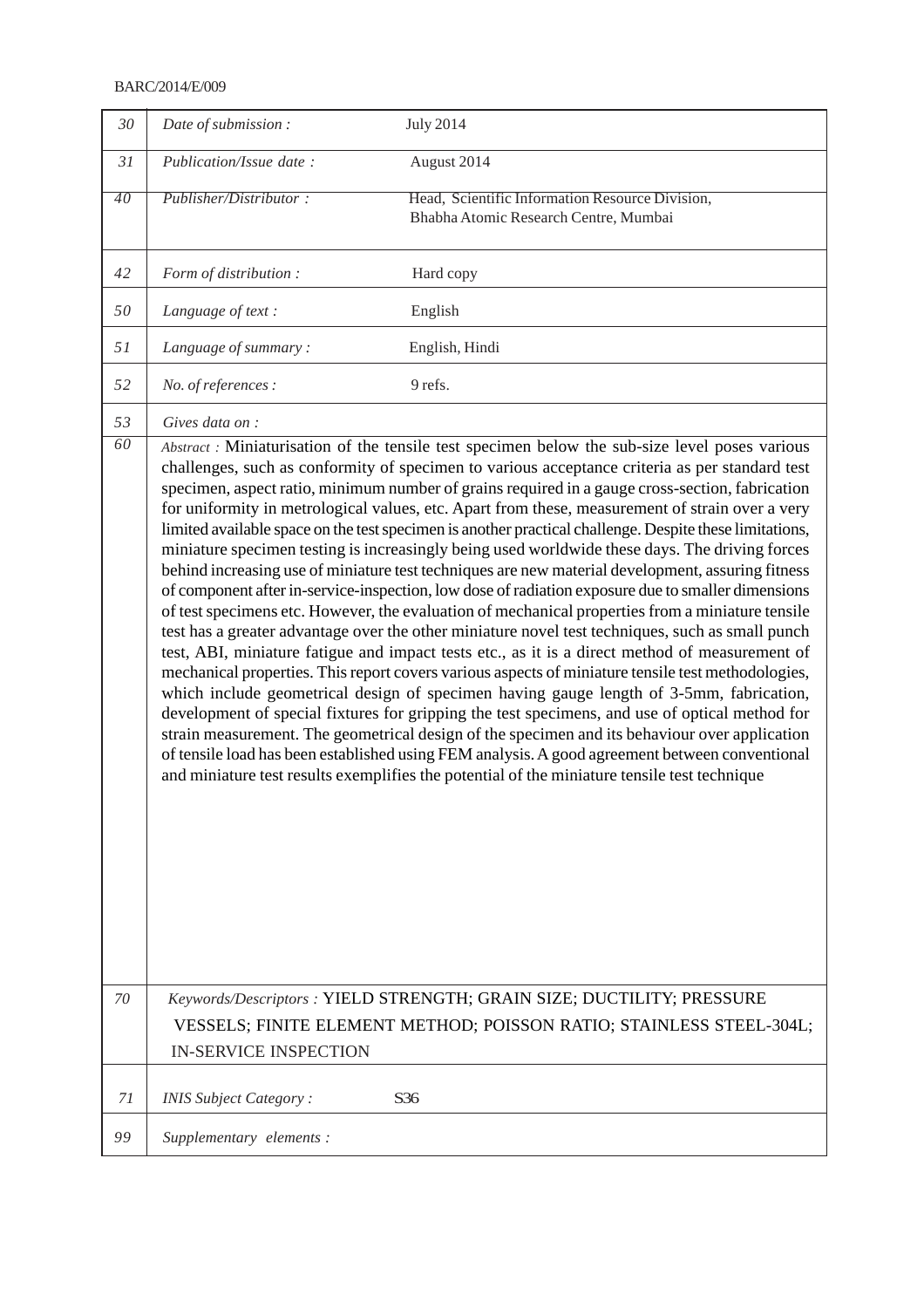### ষায়াঞ্চা

टेंसाइल स्पेशिमेन को सब-साईज स्पेशिमेन से अधिक छोटा करने पर बहुत तरह की चुनौतियाँ आती हैं; जैसे स्टैण्डर्ड के अनुसार स्पेशिमेन की स्वीकार्यता, एस्पेक्ट रेशियो, गेज सेक्शन में निम्नतम ग्रेन की संख्या, निर्मित रूप में माप एकसमानता आदि | इनके अलावा विकृति की माप के लिए अत्यन्त कम जगह का होना एक व्यावहारिक चुनौती है। इन सभी चुनौतियों के बावजूद विश्व में अति लघु माप के मिनिएचर स्पेशिमेन का परीक्षण की संख्या में निरंतर वृद्धि हो रही है। मिनिएचर स्पेशिमेन का परीक्षण की संख्या में निरंतर वृद्धि होने के मुख्य कारण नए धातू का विकास एवं कार्यरत घटक की उपयुक्तता का आश्वासन प्रदान करने का यह एक बडा माध्यम है। हालांकि मिनिएचर टेंसाइल स्पेशिमेन द्वारा मेकैनिकल गुणों का मूल्यांकन अन्य उपलब्ध मिनिएचर नॉवेल परीक्षण विधियॉ; जैसे स्मॉल पंच परीक्षण, एबीआई, मिनिएचर श्रांति परीक्षण, मिनिएचर संघट्ट परीक्षण आदि से ज्यादा विश्वसनीय है क्योंकि इसमें मेकैनिकल गुण प्रत्यक्ष रूप से प्राप्त किए जाते हैं। यह रिपोर्ट मिनिएचर टेंसाइल स्पेशिमेन के परीक्षण विधि के चिविध पहलुओं; जैसे 3 से 5 मिमी गेज लंबाई के स्पेशिमेन का ज्यामितीय अभिकल्पन, उनका निर्माण, स्पेशल फिक्सचर का विकास और विकृति के मापन हेतू प्रकाशीय विधि का इस्तेमाल का व्योरा देता है। स्पेशिमेन का ज्यामितीय अभिकल्पन एवं प्रतिबल के कारण इसके व्यवहार को एफ ई एम विश्लेषण द्वारा स्थापित किया गया है। परंपरागत टेंसाइल टेस्ट स्पेशिमेन एवं मिनिएचर टेंसाइल टेस्ट स्पेशिमेन के परिणामों के बीच अच्छी तालमेल मिनिएचर टेंसाइल टेस्ट स्पेशिमेन की क्षमता का द्योतक है।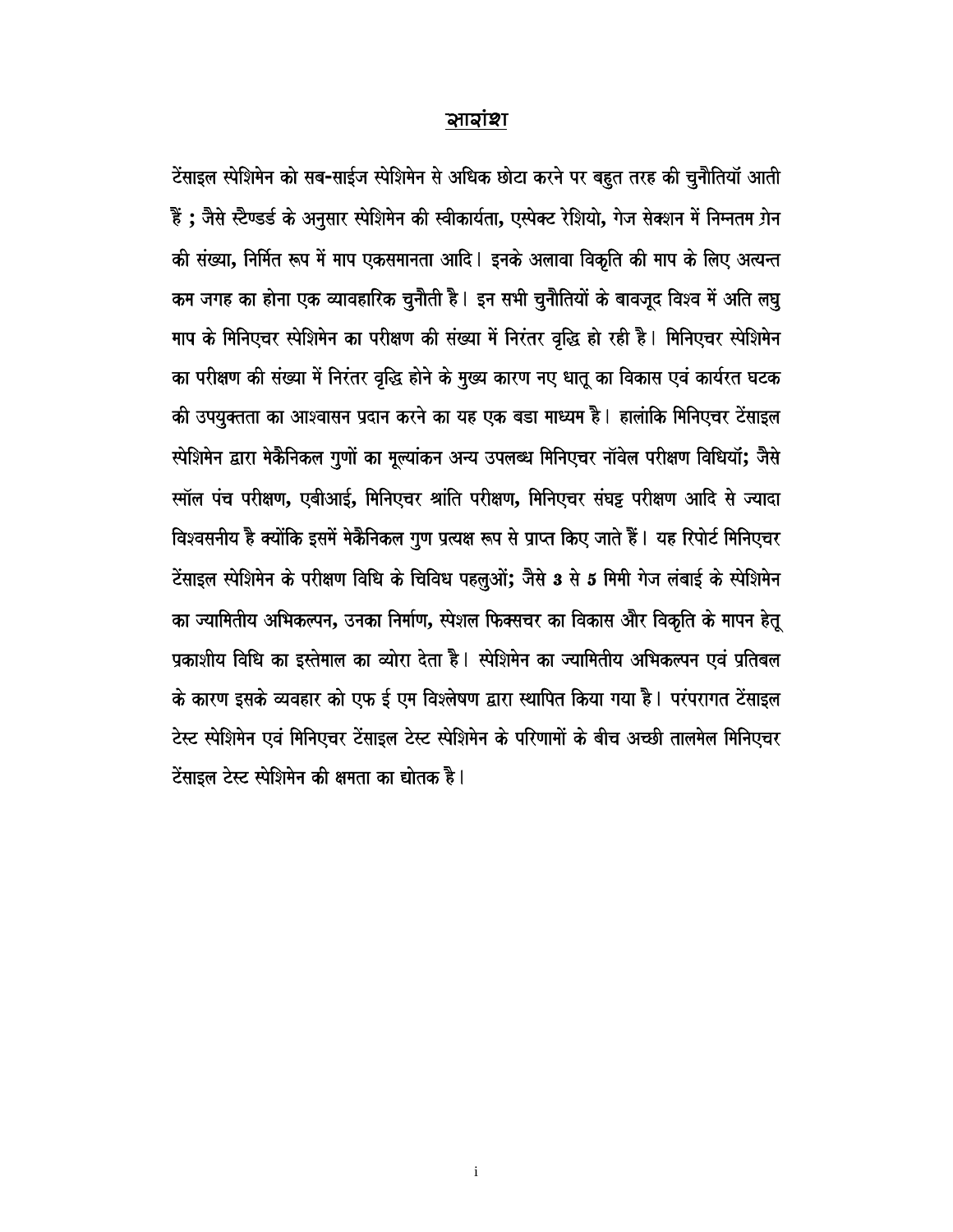#### **Abstract Abstract**

Miniaturisation of the tensile test specimen below the sub-size level poses various challenges, such as conformity of specimen to various acceptance criteria as per standard test specimen, aspect ratio, minimum number of grains required in a gauge cross-section, fabrication for uniformity in metrological values, etc. Apart from these, measurement of strain over a very limited available space on the test specimen is another practical challenge. Despite these limitations, miniature specimen testing is increasingly being used worldwide these days. The driving forces behind increasing use of miniature test techniques are new material development, assuring fitness of component after in-service-inspection, low dose of radiation exposure due to smaller dimensions of test specimens etc. However, the evaluation of mechanical properties from a miniature tensile test has a greater advantage over the other miniature novel test techniques, such as small punch test, ABI, miniature fatigue and impact tests etc., as it is a direct method of measurement of mechanical properties. This report covers various aspects of miniature tensile test methodologies, which include geometrical design of specimen having gauge length of 3-5mm, fabrication, development of special fixtures for gripping the test specimens, and use of optical method for strain measurement. The geometrical design of the specimen and its behaviour over application of tensile load has been established using FEM analysis. A good agreement between conventional and miniature test results exemplifies the potential of the miniature tensile test technique.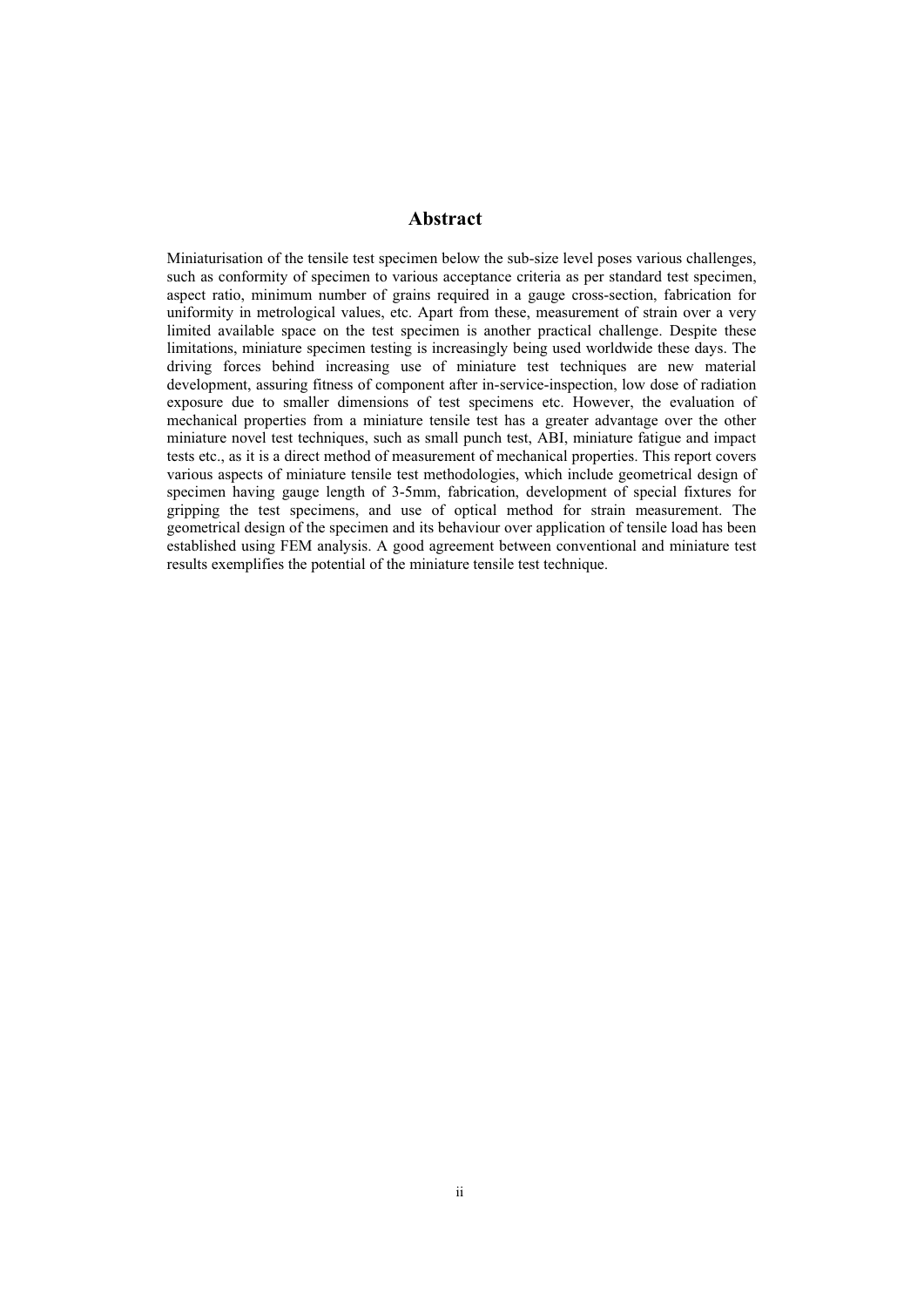# *-:Contents:-*

| Sl. No.        | <b>Titles</b>                                           | Page No.       |
|----------------|---------------------------------------------------------|----------------|
|                | সাহাঁথা                                                 | İ              |
|                | Abstract                                                | ii             |
| $\mathbf{1}$   | Introduction                                            | $\mathbf{1}$   |
| $\overline{2}$ | Issues related to Miniature Tensile Tests               | $\overline{2}$ |
| 3              | Materials And Experimental Procedures                   | $\overline{4}$ |
|                | 3.1 Testing Fixtures                                    | $\overline{4}$ |
|                | 3.2 Ductility measurement for different-sized specimens | $\overline{4}$ |
|                | 3.3 Use of Video Extensometer                           | 6              |
| $\overline{4}$ | <b>Results and Discussions</b>                          | $\tau$         |
| 5              | Finite Element Modeling (FEM)                           | 10             |
|                | 5.1 Geometrical modeling                                | 10             |
|                | 5.2 Material modeling                                   | 10             |
|                | 5.3 Finite Element Results                              | 11             |
| 6              | Conclusions                                             | 12             |
|                | Acknowledgments                                         | 12             |
|                | References                                              | 13             |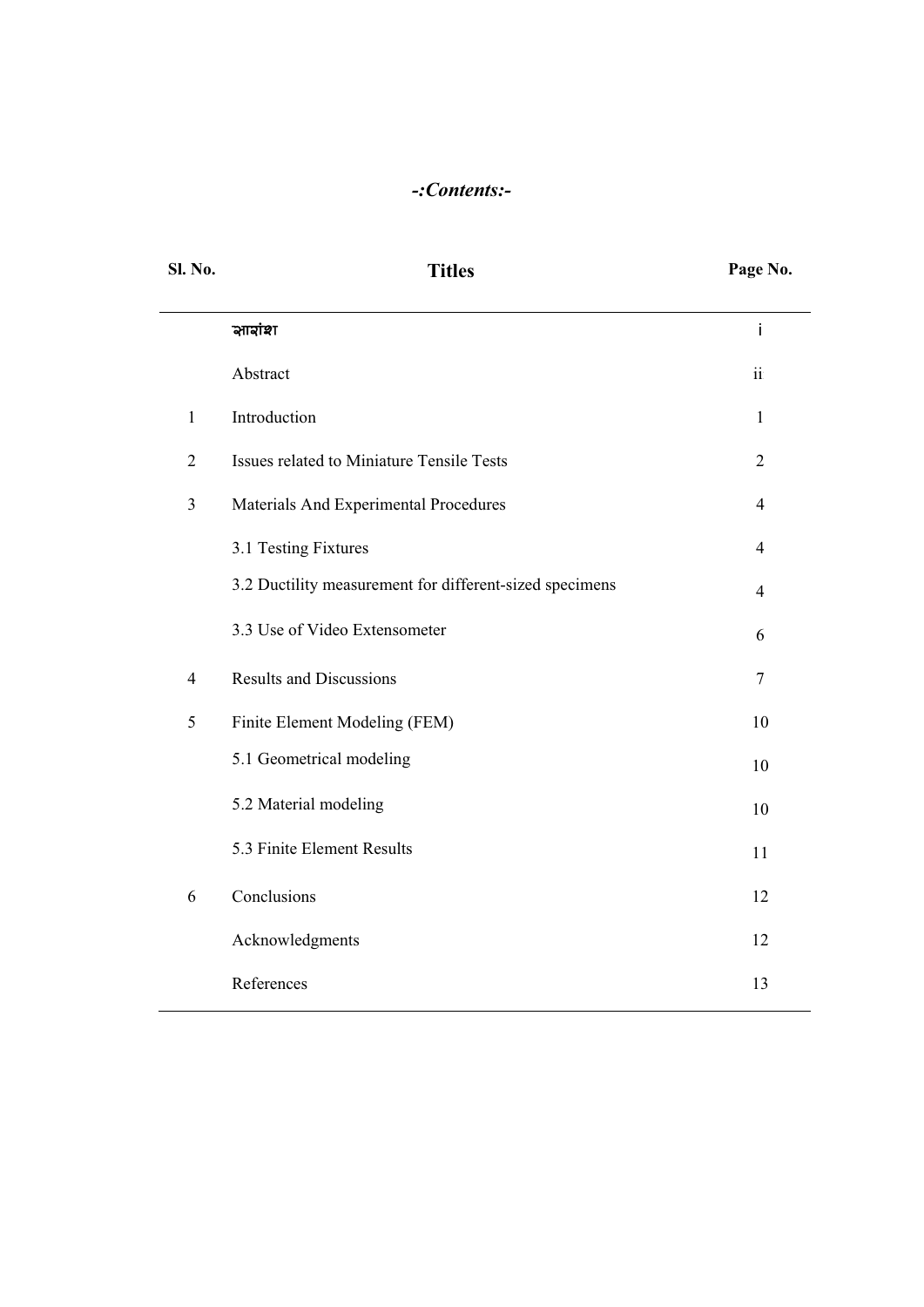# **Use of Miniature Tensile Specimen and Video Extensometer for measurement of Mechanical Properties**

Kundan Kumar, Arun Pooleery, K. Madhusoodanan Reactor Engineering Division Bhabha Atomic Research centre Mumbai-400085 \*e-mail ID: kundan@barc.gov.in

### **1. INTRODUCTION**

Evaluation of mechanical properties from small or miniature specimen has been a subject of interest among researchers for quite long time. The main driving forces for development of various sizes of miniature test specimens are development of new material and property evaluation of any in-service component. The limited material available due to scooped out volume from any in-service component restricts the shape and size of the test specimens. The basic philosophy adopted in various test standards for conventional tensile test specimens specify dimensions and their ratios; however for miniature specimens such standardisation is not available. This has resulted in large and different designs of the miniature specimens [1- 4]. The miniaturisation of specimen cause the so-called 'scaling effect', which leads to different material behaviour in the microscale compared to the macroscale [5]. In mechanics, this effect is limited to the strength dependence on cross-sectional area, however in general it is much wider and may relate not only to specimen size and geometry, but also, to other factors, such as micro-structural constraints, viz grain size in the cross-section, microstructural an-isotropy, micro-structural inhomogeneity etc., surface effect and residual stress. Non-uniform stress distribution during tests provides an additional length parameter that affects the size effect. Papers describe the strength and ductility characteristics dependence on cross-sectional area of test specimen, specimen fabrication methods, surface conditions, gauge length etc.

This report gives methodology for evaluation of mechanical properties of under service pressure vessels, by way of scooping out small volumes of material using a scooping device, Fig. 1 [6]. The scooped out volume of material is boat shaped and has dimensions of 42mmx30mmx3mm. The geometries of various test specimens, viz. miniature tensile, fatigue, Charpy and small punch test, which can be made out from the boat sample are shown in Fig. 2 [7]. This report is limited to the evaluation of mechanical properties using the miniature tensile test specimen.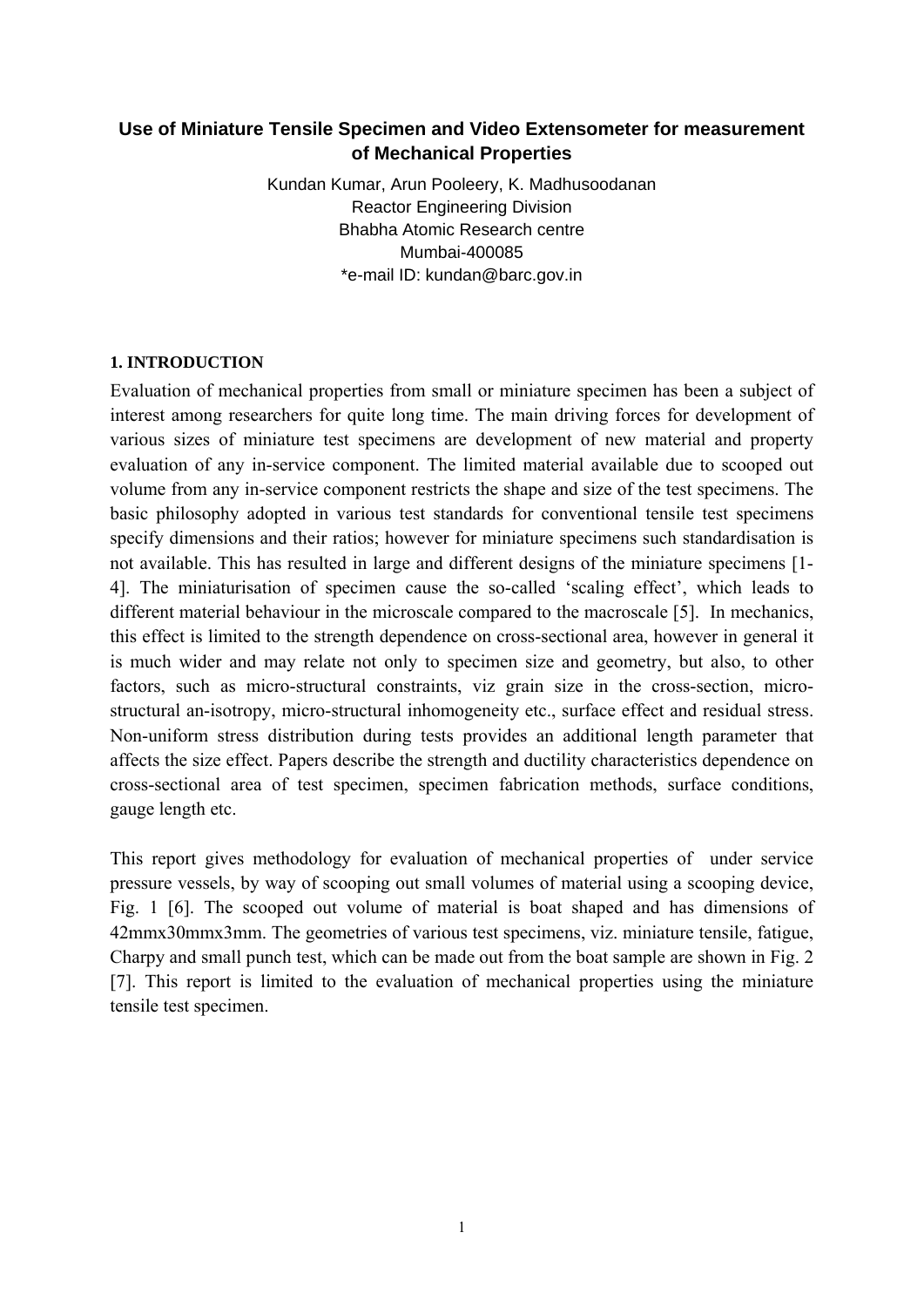

Fig. 1: Scooping device, scooped region and scooped sample



Fig. 2: Test Specimen layout in scooped sample

In order to ensure the usefulness of miniature test techniques, it is important to have comparable results of miniature tests and conventional tests with respect to the mechanical properties, viz. Ultimate tensile strength (UTS), yield strength (YS) and elongation. Two different types of tensile test specimens; namely Type-I (conventional round) specimen, Type-II (sub-size flat) specimen have been tested and compared with the results of Type-III (miniature specimen), Fig. 3. The geometry of the miniature tensile test specimen has also been evaluated using finite element analysis to get results comparable with those from conventional tests.



Fig. 3: Dimensional details of (a) Conventional (Type-I), (b) Sub-size (Type-II) and (c) Miniature Tensile (Type-III) Test Specimens and their photographs

# **2. ISSUES RELATED TO MINIATURE TENSILE TESTS:**

Micro-scale uniaxial tests are not yet standardized except for the specific requirements for testing foil materials given in ASTM E345-93 but have the potential to provide uniaxial stress strain data that is representative of macro behaviour. There are many metrological issues, such as specimen geometry, specimen preparation methods, microstructural changes, alignment, ductility, resolution of load cells and strain-measuring devices etc. that can influence the test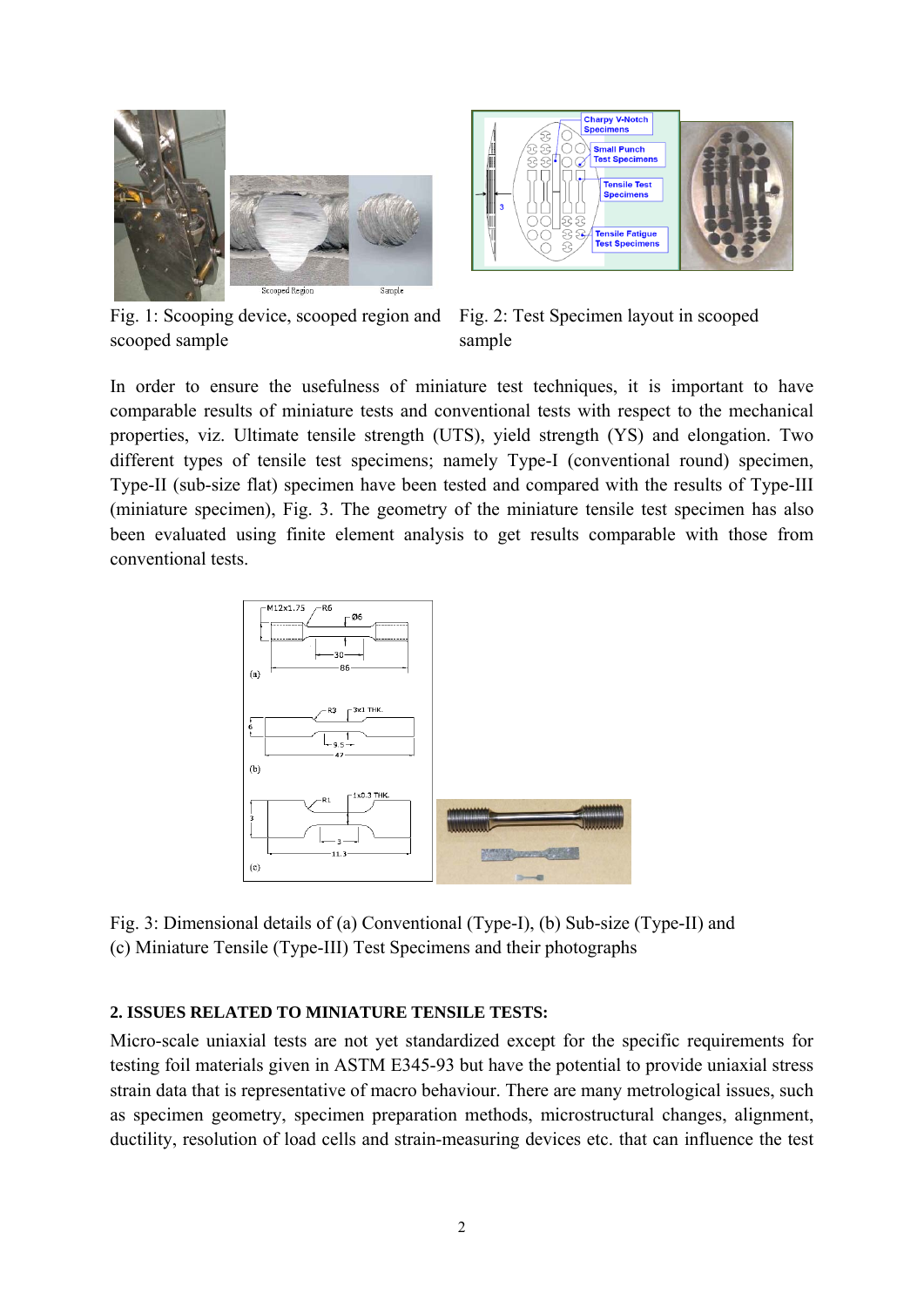results. The various issues with respect to development of Miniature Test techniques can be listed as follows [8]:

- The requirement to have sufficient representative volume in gauge section: The test specimen may not represent the bulk material due to various methods applied on it for its fabrication, such as EDM, grinding, polishing etc. The damage caused due to specimen preparation methods may be significant to affect the results. Specimen geometry, preparation and surface finish are important parameters to be precisely standardized.
- The necessity to ensure the effects of constraint features, such as notches, edges, corners etc. needs to be addressed:
- Micro-structural features, such as grain shape, phase, orientation, texture, precipitate distribution, and their size relative to the dimensions of the test specimen can have significant effect on the flow stress.
- The increased likelihood of probabilistic events from small heterogeneities impinging on the gross mechanical behaviour
- The possibility of surface residual stresses influencing measured gross mechanical behaviour
- The lack of standardization supported by international round robins to validate microscale test procedures. Even in case of conventional test specimens, the ductility varies due to change in shape and sizes of test specimens. In order to have comparable ductility, the test specimens must be geometrically similar, like L/D ratio for round specimens and L/√A ratio for flat specimens [9]. It is likely that similar relation will be required for miniature test specimens as well. There is a need for a coherent international effort for standardizing miniature test specimen and technique and adopt these as standard techniques for the mechanical property evaluation of the operating pressure vessels and similar components.
- The challenge of accurate strain measurement: The miniature-size of test specimen does not allow the use of standard extensometers for strain measurement data. The displacement data obtained from crosshead travel of the machine may give large scatter in data. These days different techniques are being employed for measurement of displacement in miniature testing. LVDT, electrical resistance based transducer, capacitance gauges, line scan cameras, laser interferometry, digital speckle pattern interferometry, Digital Image Correlation (DIC), photoelastic stress analysis and thermoelastic stress analysis are such techniques having their own advantages and disadvantages [8].
- The utility of mechanical modeling to optimize test piece geometries: Finite element methods are being effectively utilsed for optimization of test specimen geometries and the results are also being validated.
- The need to assess the statistical variation in data: There is a need to address the scattering in data by addressing the proper methods for specimen preparation and limiting the variation in various metrological and metallurgical parameters of the test specimens.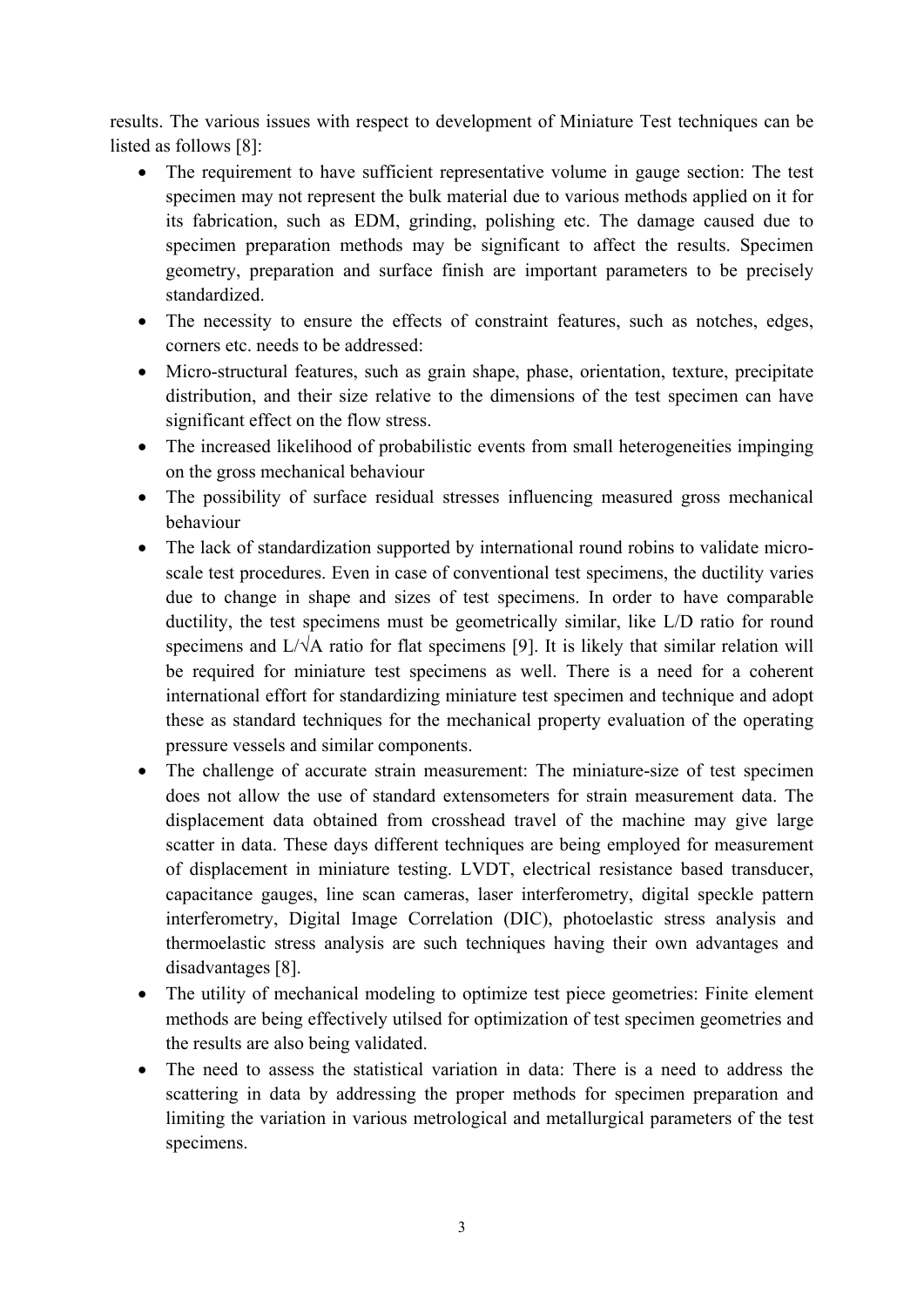# **3. MATERIALS AND EXPERIMENTAL PROCEDURES:**

Three different materials, listed in Table-1, were used for carrying out the specimen preparation and testing. Same block and heat of material were used for fabrication of all types of test specimens. The tests have been carried out in different test laboratories to minimise any result-bias for any particular machine. The testing machines used were Instron and Tinious Olesen.

| <b>Material</b> | Сr    | Mo   |       | $\Gamma$ | Ni   | S      | P     | Co    | Fe    |
|-----------------|-------|------|-------|----------|------|--------|-------|-------|-------|
| 20MnNiMo55      | 0.17  | 0.5  | $- -$ | 0.2      | 0.6  | 0.005  | --    | $- -$ | 96.97 |
|                 |       |      |       |          |      |        |       |       |       |
| CrMoV           | 2.81  | 0.62 | 0.26  | 0.16     | 0.8  | 0.005  | 0.008 | 0.015 | 94.3  |
| 304LN           | 18.34 | 0.37 | 0.07  | 0.02     | 8.32 | 0.0196 | 0.03  |       | 70.71 |

**Table-1: Chemical Composition of materials used for experiments** 

### **3.1 Testing Fixtures:**

The miniature specimen having very limited size and grip section, required development of special testing fixture, Fig. 4. Two types of test fixtures were developed for pinned specimen and shoulder supported specimens.



Fig. 4: Test Fixtures for Miniature Tensile Test Specimen

# **3.2 Ductility measurement for different-sized specimens:**

In tensile tests, apart from UTS and YS elongation is also an important parameter which needs to be correlated with the conventional test specimen results. As the size of miniature specimen, having a gauge length 3-5mm did not allow mounting of any mechanical extensometer, earlier extension measurements were done using the cross-head travel. The measurement of elongation using the cross-head travel gives lower value of extensometer, Fig. 5, due to the effective smaller length of necking region. In order to minimise the difference in the elongation properties of different gauge length specimen, it is important that they are geometrically similar.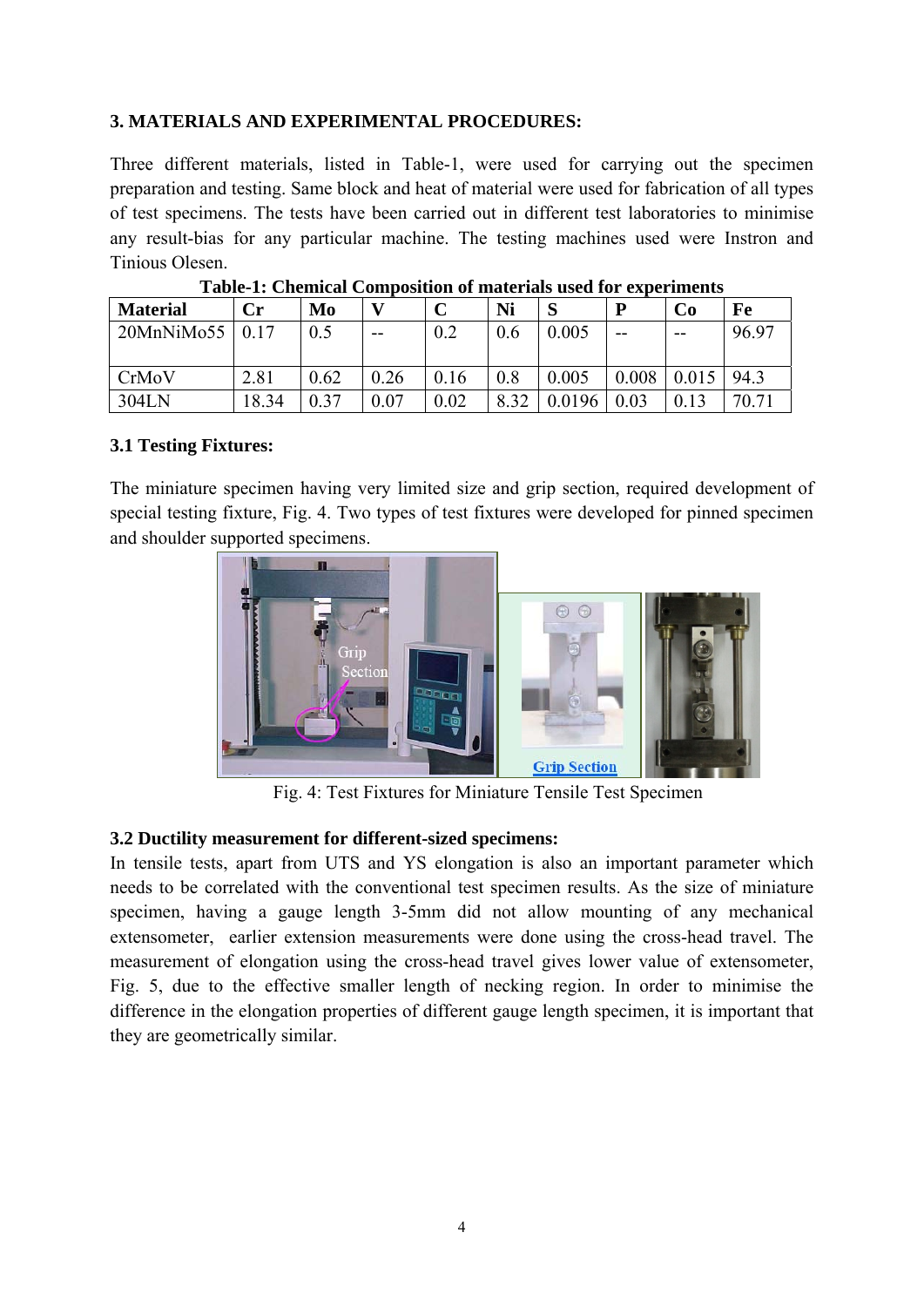

Fig. 5: Elongation properties dependence on the gauge length

The ductility measurement consists of two components, the uniform extension up to necking and the localised extension once necking begins. The extent of uniform extension depends upon the metallurgical condition of material and the effects of specimen size and shape on the development of the neck. Fig. 6 shows the variation of local elongation with gauge length of a prominently necked tensile specimen [9].



Fig. 6: Ductility results dependence on Gauge length

It is seen that shorter the gauge length the greater the influence of localised deformation at the neck on the total elongation of the gauge length. The total extension is given as,

Final Length -Initial Length =uniform extension + local extension at necking i.e.  $L_f - L_0 = e_u L_0 + \alpha$ ----------(1)

The tensile elongation is given as

$$
e_f = (L_f - L_0)/L_0 = e_u + \alpha / L_0 - \cdots - (2)
$$

where,  $L_0$  = initial gauge length, L<sub>f</sub>=final gauge length, e<sub>u</sub>=uniform strain, e<sub>f</sub>=total strain and  $\alpha$ = local extension at necking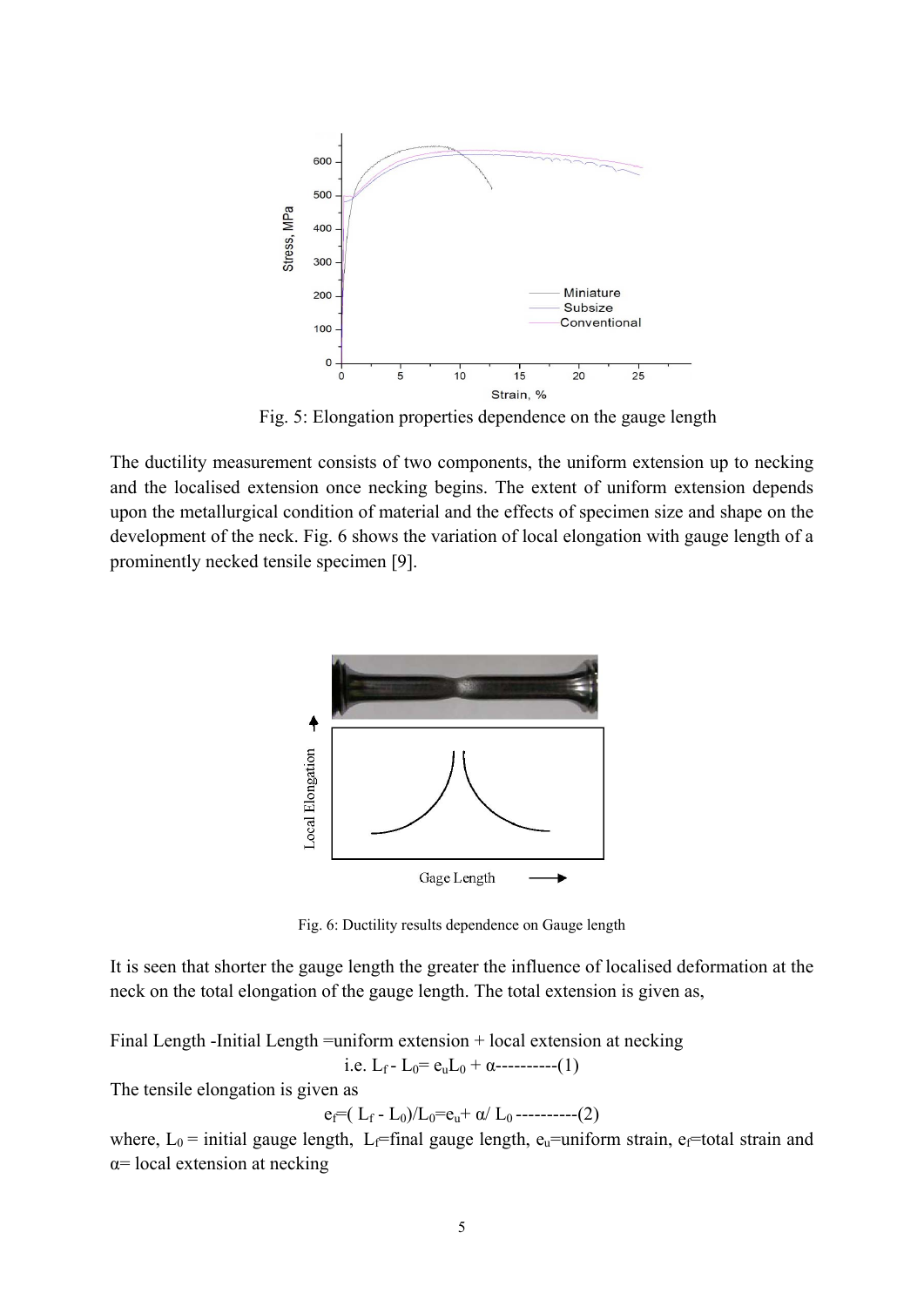A number of attempts have been made to rationalise the strain distribution in tensile test and based on which it has been concluded that geometrically similar specimens develop geometrically similar necked region. According to Barba's law gives,  $\alpha = \beta \sqrt{A_0}$ , the elongation becomes

$$
e_f = e_u + \beta \sqrt{A_0 / L_0}
$$
---(3)

It is generally recognised that in order to compare elongation measurements of different-sized specimens, they must be geometrically similar. The equation (3) shows that for measurement of ductility properties of different-sized specimens the ratio  $L_0/\sqrt{A_0}$  for sheet specimen and  $L_0/D_0$  for round specimen must be maintained. Table-2 gives the dimensional relationship followed by different countries vis-a-vis in the present work.

| Type               | of   ASTM    | <b>ASTM</b>  |                  | Great Britain   Great Britain   Germany |      | Present report   |
|--------------------|--------------|--------------|------------------|-----------------------------------------|------|------------------|
| Specimen           | A370         | E8M          | (before $1962$ ) | (Current)                               |      |                  |
| Round              | 4.0          | 5.0          | 3.54             | 5.0                                     | 10.0 | $5.0$ (Type-I)   |
| $(L_0/D_0)$        |              |              |                  |                                         |      |                  |
| Sheet              | $2.8 - 14.1$ | $3.2 - 14.1$ | 4.0              | 5.65                                    | 11.3 | 5.5 (Type-II)    |
| $(L_0/\sqrt{A_0})$ |              |              |                  |                                         |      | $5.5$ (Type-III) |

**Table-2: Dimensional relationships of tensile specimens used in different countries** 

# **3.3 Use of Video Extensometer:**

As the miniature test specimen size does not permit for mounting any mechanical extensometer on its gauge section, there was a need for using non-contact type extensometer. Various types of such extensometers have been used by many researchers, like laser based, DCM, video extensometer etc. In present case, video extensometer having single camera with fixed focus, Fig. 7, has been used for measurement of gauge section extensions. The technique works on the principle of pattern recognition technique, in which the gauge section is marked with target points, and the strain between them is measured by the camera.



Fig. 7: Video Extensometer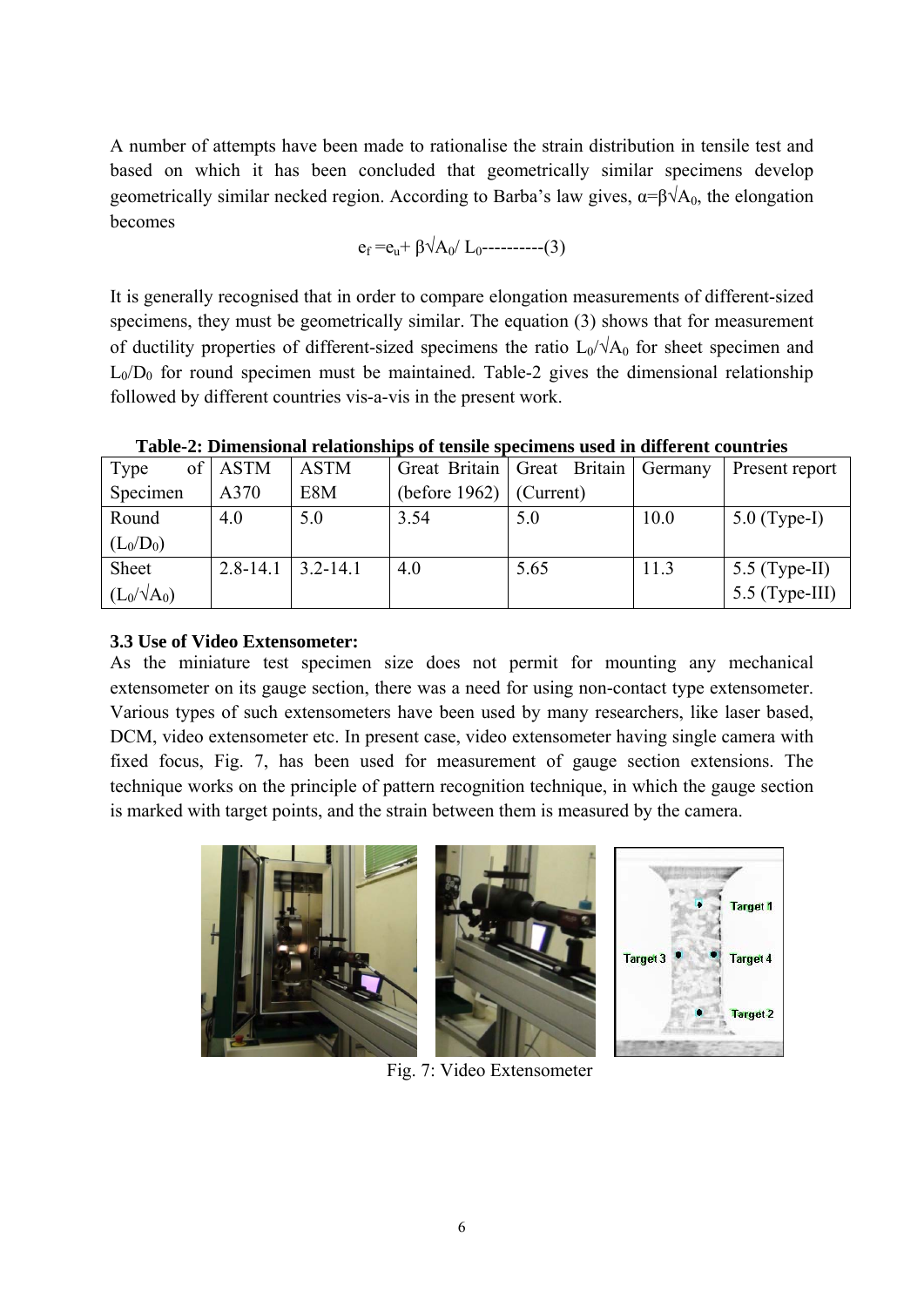#### **4. RESULTS AND DISCUSSIONS:**

Results of tests conducted at room temperature for three materials namely 20MnMoNi55, CrMoV steel and SS304LN at a strain rate of  $10^{-3}$  per sec are summarised in Table-3. Fig 8-10 give the results of the various tests conducted on the specimens. For 20MnMoNi55, the test of conventional (Type-I) specimens, give the minimum UTS and YS values as 622 MPa and 485 MPa respectively. In comparison to these values the UTS values given by miniature test specimens (Type-III) are in the range of 2-4.5% less. The YS values given by Type-III test specimens are in the range of 0.2-6% less in comparison to Type-I specimens. The uniform elongation given by Type-III test specimens are in the range of 7.7-9.8% in comparison to the range of 8.1-8.2% for Type-I specimens. The total elongation of Type-III test specimens are 18.2-20.9% in comparison to 20.3-21.5% of the Type-I specimens. For CrMoV steels there are significant differences in mechanical properties in two perpendicular directions, marked as B1 and C1 as suffixes in the nomenclature in the table-3. Out of total six specimen of Type-I tested, three each from block B1 and block C1, the UTS values are 603-605 MPa for block B1, and 615-618 MPa for block C1. The corresponding YS values for B1 and C1 blocks for Type-I specimens are 456-459 MPa and 471-477 MPa. The elongation values of these specimens are however, in the same range, 26.5-28.9% irrespective of their orientation. Block B1 was used for fabrication of miniature specimens and their test results give UTS values as 582-606MPa and YS values as 448-460MPa, which are comparable to their Type-I values. The uniform elongation values for Type-I and Type-III are in agreement however, the total elongation values (22-23.8%), are less in comparison to Type-I specimens' elongation values  $(\sim 27\%)$ . This may be due to the reason the thickness/width ratio of 0.445 was taken in this case, whereas specified value of 0.3. For the third material SS-304LN, the minimum UTS and YS values for Type-III specimens are 540MPa and 225MPa in comparison with 571MPa and 237MPa for Type-I specimens. The higher YS values may be attributed to any residual stresses in the Type-III specimen during the fabrication and polishing stage. This needs further tests and analysis. The uniform elongation and total elongation of Type-I and Type-III specimens are comparable. Overall it can be concluded that the results obtained by miniature test specimens are comparable with those obtained by conventional test specimens within a certain error band. With the precise control of surface finish of test specimen, dimensional deviations, alignment of test fixtures, better strain measurement, the error band can be minimised and potentiality of miniature test specimen can be enhanced.

| Material   | Type of<br>Specimen | Gauge Section,<br>mm | Gauge<br>Length,<br>mm | UTS,<br>MPa | YS,<br>MPa | $e_{\rm u}$ | e <sub>f</sub> | Strain<br>Rate, $/s$ |
|------------|---------------------|----------------------|------------------------|-------------|------------|-------------|----------------|----------------------|
| 20MnMoNi55 | Type-I              | dia 6.05             | 30                     | 625         | 497        | 8.22        | 20.32          | $1x10^{-3}$          |
| 20MnMoNi55 | Type-I              | dia6.00              | 30                     | 622         | 485        | 8.15        | 21.45          | $1x10^{-3}$          |
| 20MnMoNi55 | Type-II             | 0.990x2.9533         | 9.5                    | 620         | 473        | 8.26        | 19.88          | $1x10^{-3}$          |
| 20MnMoNi55 | Type-II             | 0.9867x2.9833        | 9.5                    | 641         | 500        | 8.9         | 17.9           | $1x10^{-3}$          |
| 20MnMoNi55 | Type-III            | 0.30275x1.022        | 3                      | 604         | 473        | 8.43        | 18.30          | $1x10^{-3}$          |
| 20MnMoNi55 | Type-III            | 0.2978x1.018         | 3                      | 594         | 456        | 9.83        | 20.91          | $1x10^{-3}$          |
| 20MnMoNi55 | Type-III            | 0.3621x0.996         | 3                      | 609         | 484        | 7.73        | 18.19          | $1x10^{-3}$          |

**Table-3: Test Results**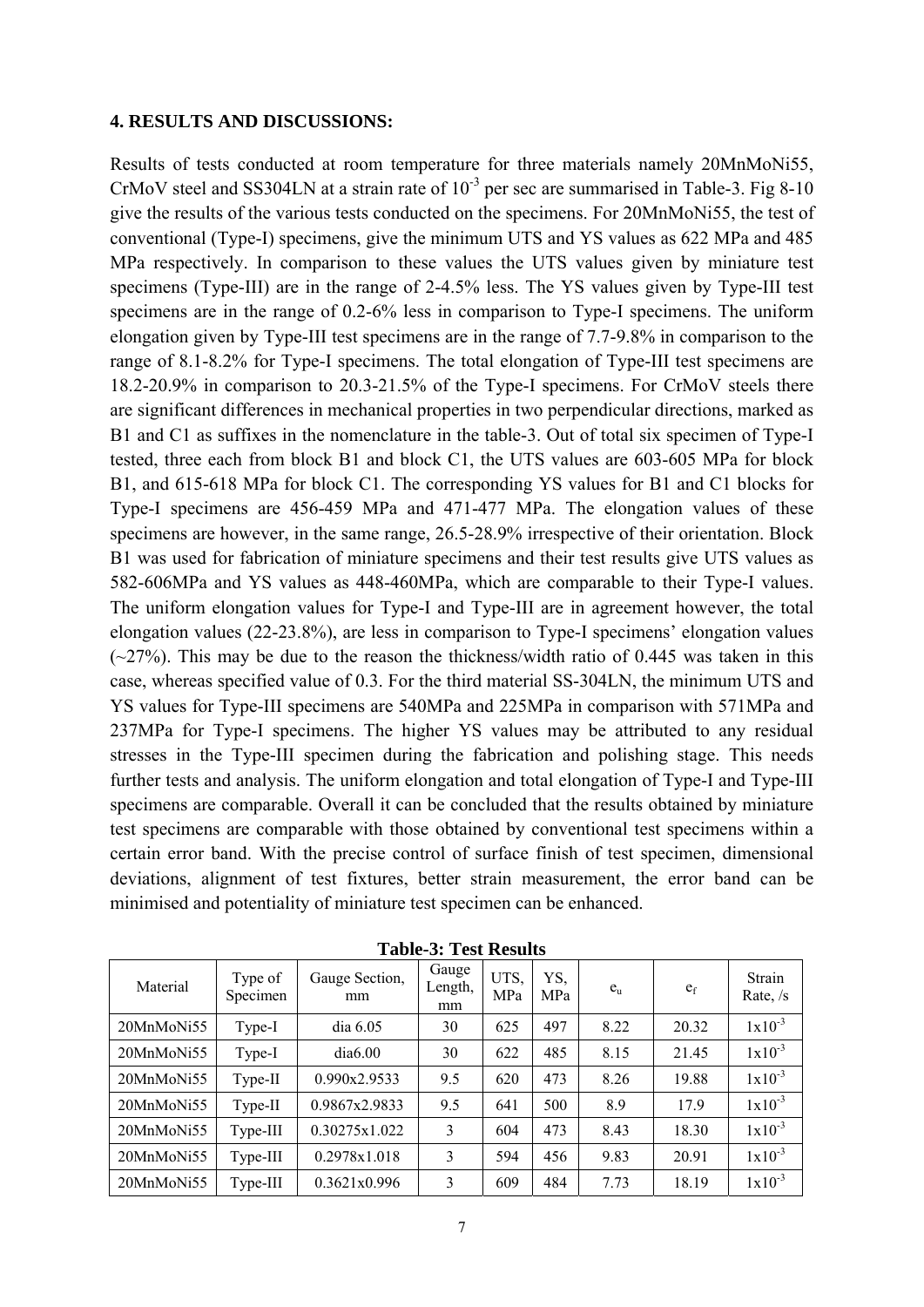| CrMoV-B1   | Type-I   | dia 6mm       | 30  | 605 | 458 | 9.54     | 27.7  | $1x10^{-3}$ |
|------------|----------|---------------|-----|-----|-----|----------|-------|-------------|
| CrMoV-B1   | Type-I   | dia 6mm       | 30  | 607 | 459 | 11.10    | 28.93 | $1x10^{-3}$ |
| CrMoV-B1   | Type-I   | dia 6mm       | 30  | 603 | 456 | 8.97     | 26.48 | $1x10^{-3}$ |
| $CrMoV-C1$ | Type-I   | dia 6mm       | 30  | 615 | 471 | 9.89     | 27.93 | $1x10^{-3}$ |
| CrMoV-C1   | Type-I   | dia 6mm       | 30  | 618 | 477 | 10.55    | 28.86 | $1x10^{-3}$ |
| CrMoV-C1   | Type-I   | dia 6mm       | 30  | 617 | 477 | 9.32     | 27.80 | $1x10^{-3}$ |
| CrMoV-B1   | Type-II  | 0.971x3.0224  | 9.5 | 593 | 451 | 9.43     | 21.4  | $1x10^{-3}$ |
| CrMoV-B1   | Type-II  | 0.9725x3.0285 | 9.5 | 591 | 439 | 8.72     | 21.3  | $1x10^{-3}$ |
| CrMoV-B1   | Type-III | 0.4462x1.0    | 3   | 582 | 448 | 9.54173  | 21.99 | $1x10^{-3}$ |
| CrMoV-B1   | Type-III | 0.47x1.0      | 3   | 599 | 460 | 8.73     | 23.8  | $1x10^{-3}$ |
| CrMoV-B1   | Type-III | 0.443x1.0     | 3   | 606 | 459 | 7.57     | 22.17 | $1x10^{-3}$ |
| SS304LN    | Type-I   | dia 6mm       | 30  | 565 | 228 | 68.75    | 76.04 | $1x10^{-3}$ |
| SS304LN    | Type-I   | dia 6mm       | 30  | 573 | 237 | 66.36    | 72.66 | $1x10^{-3}$ |
| SS304LN    | Type-II  | 0.9949x3.055  | 9.5 | 571 | 256 | 65.28    | 76.08 | $1x10^{-3}$ |
| SS304LN    | Type-II  | 1.007x3.058   | 9.5 | 581 | 251 | 68.24    | 75.68 | $1x10^{-3}$ |
| SS304LN    | Type-III | 0.3145x1.03   | 3   | 559 | 244 | 69.50    | 75.2  | $1x10^{-3}$ |
| SS304LN    | Type-III | 0.2993x1.06   | 3   | 540 | 244 | 65.60    | 69.4  | $1x10^{-3}$ |
| SS304LN    | Type-III | 0.3223x1.05   | 3   | 549 | 225 | 61.60%   | 69.4  | $1x10^{-3}$ |
| SS304LN    | Type-III | 0.299625x1.08 | 3   | 547 | 257 | 67.39238 | 72.59 | $1x10^{-3}$ |









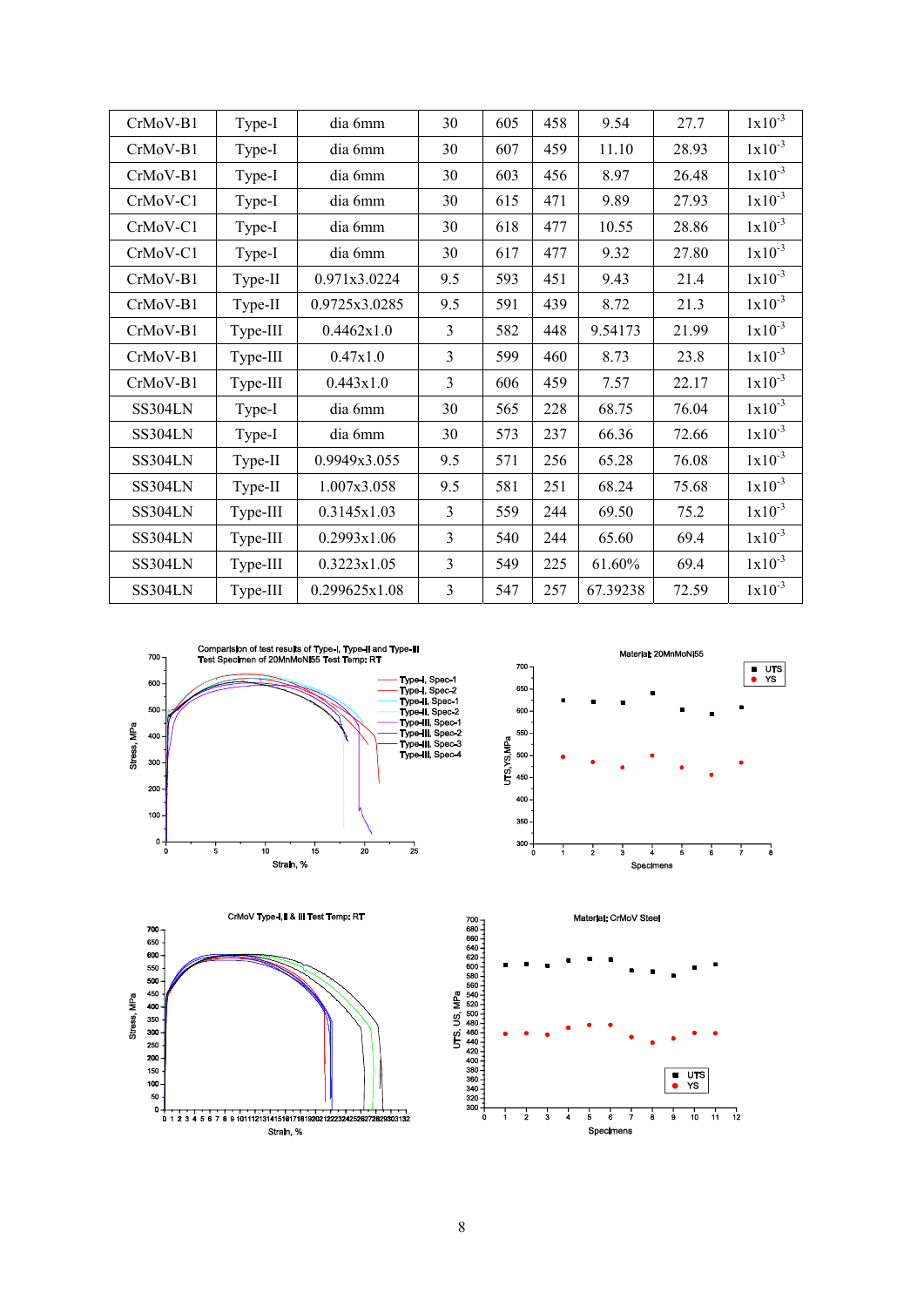

Fig. 8: Tensile Properties Results



Fig. 9: Elongation and Tensile Properties Results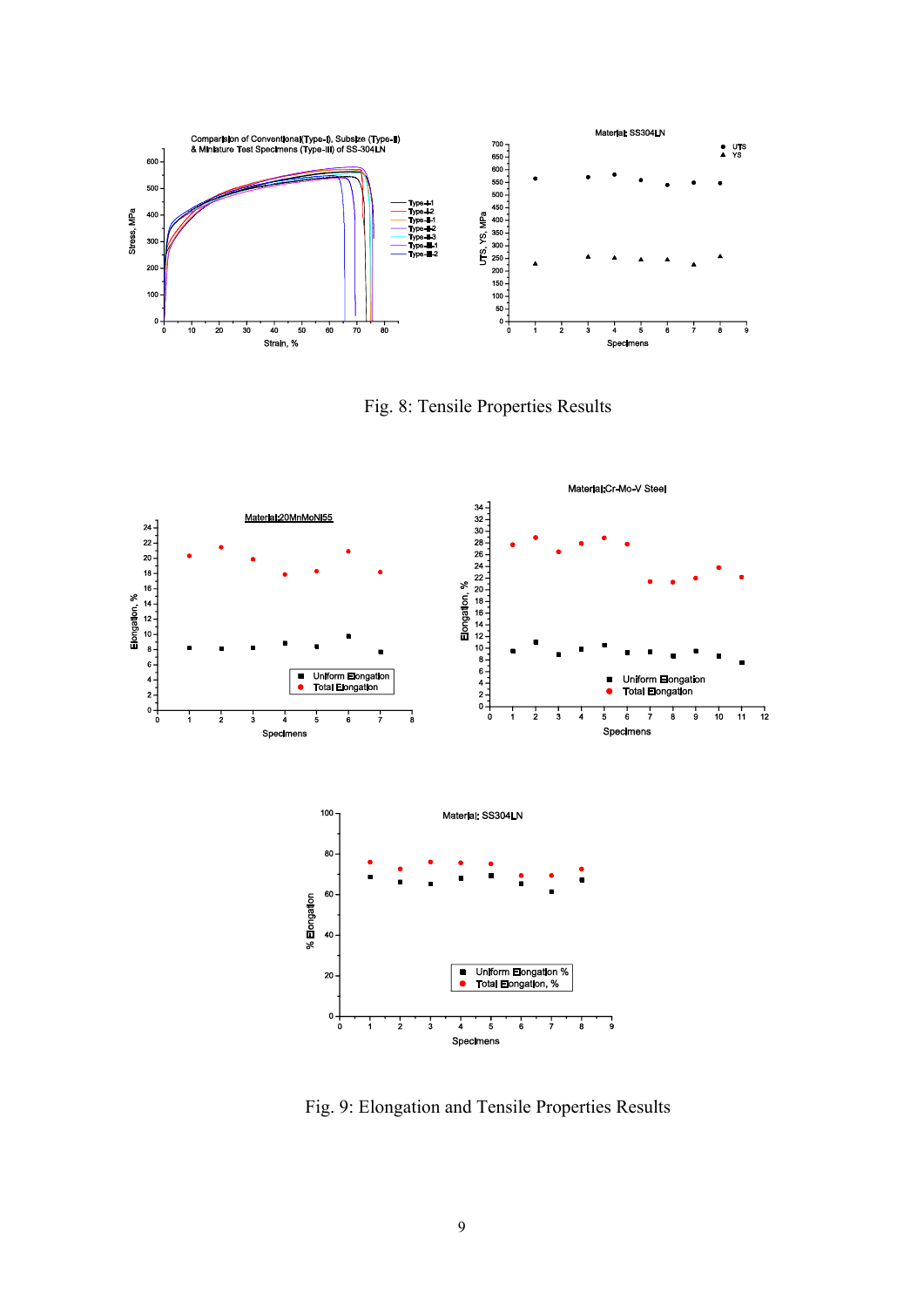

Fig. 10: Scatter in Elongation and Tensile Properties

### **5. FINITE ELEMENT MODELING (FEM)**

#### **5.1 Geometrical modelling**

Finite element modelling computations were conducted using the commercial finite element software. The 2-dimensional finite element model of quarter shape of the miniature test specimen was used due to geometric symmetricity, as shown in Fig. 11. The test specimen is modelled with four noded quadrilateral plane stress elements because the thickness of the body or domain is small relative to its lateral (in-plane) dimensions. The stresses are functions of planar coordinates alone, and the out-of-plane normal and shear stresses are zero. The meshing area was divided in three zones; first the gauge zone, the gripping shoulder zone and the top part of the specimen, which is broader than the gauge section. Mapped meshing was adopted for the gauge length while other sections where free meshed with emphasis given to the number of elements in the gauge section and shoulder sections of the specimen. The model consists of 17586 nodes and 17210 quadrilateral plane stress elements (of unit thickness) after mesh independency analysis. Geometric nonlinearity was also modeled on top of material non linearity. In order to represent the experimental setup, the loading pin was simulated for providing load to the specimen. The loading pin was treated as 2-D rigid body with a low friction coefficient of zero. Due to symmetricity only one pin is modelled and the motion in X-direction was arrested. However, it was allowed to experience displacement in the Y direction as in the experimental situation. Contact elements were defined between the loading pin and the shoulder contact line of the specimen model. A concentrated force was applied to the reference point of the pin in the Y direction. The load is applied through the amplitude field in a linear fashion i.e. at time zero, the load value is zero and at time t=1 the load is maximum. All these prescribed conditions are applied in the respective reference node of load pins.

### **5.2 Material modeling**

In the elastic analysis of simulation, the material properties of the columns were defined by elastic modulus and Poisson's ratio. In the nonlinear analysis stage, material nonlinearity or plasticity was included in the FEM using a mathematical model known as the associated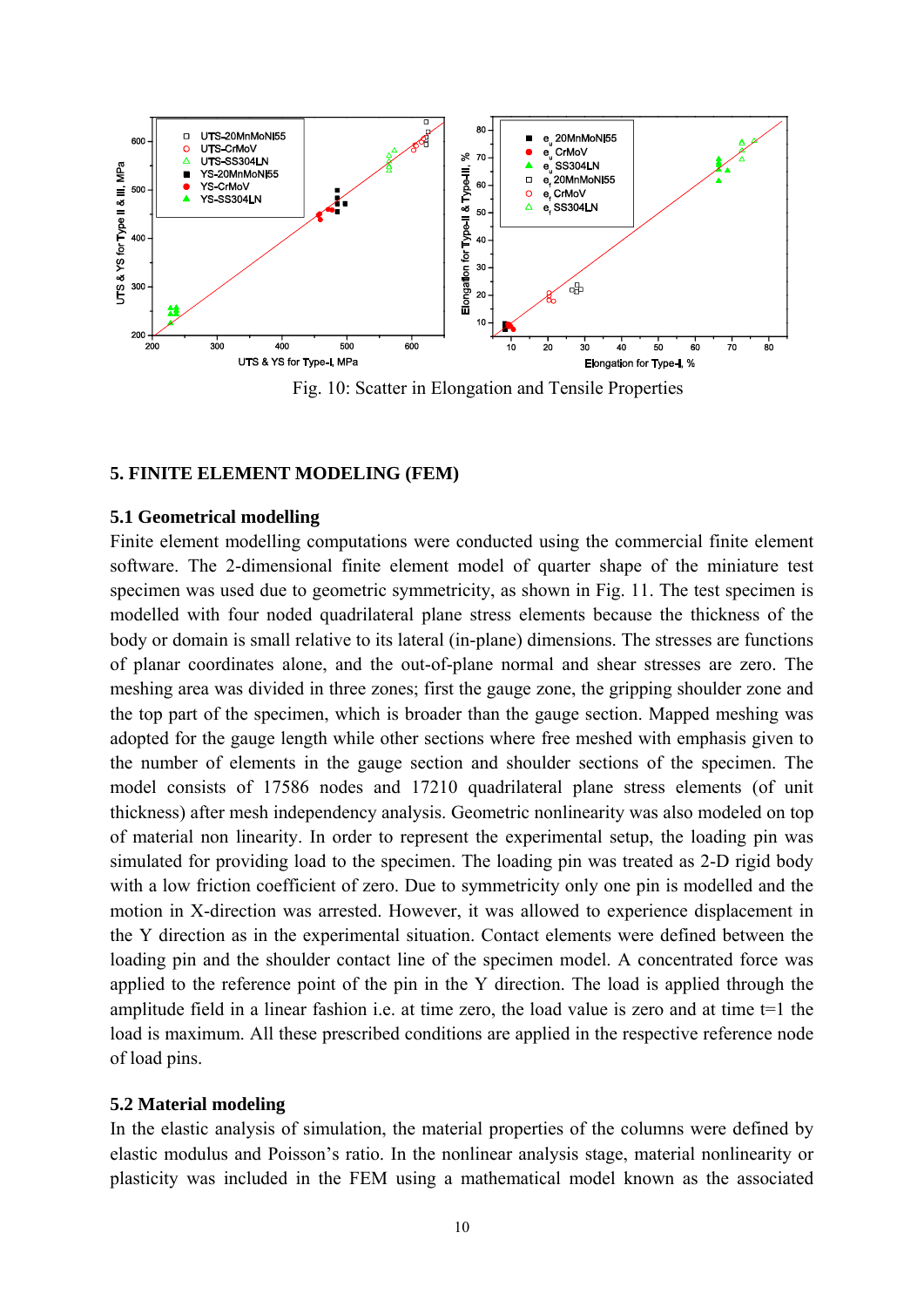plasticity flow rule with von Mises yield criterion. In the finite element simulation of miniature specimen, the plastic properties are defined together with the isotropic hardening rule. It means that the yield surface size changes uniformly in all directions such that the yield stress increases in all stress directions as plastic straining occurs. In the incremental plasticity model true stresses (t) and true plastic strains (tp) of a conventional test specimen were specified. This is because, during the tensile test, the cross-section area of the sample decreases due to elongation, while each subsequent increase of sample length takes place over an already elongated sample length. The true stress-true strain defines the flow curve appropriately as they represent the basic flow characteristics of the material. The incremental plasticity model requires the true stress-strain curve from the point corresponding to the last value of the linear range of the engineering stress-strain curve to the ultimate point of the stress-strain curve. The material properties used for the finite element simulation were determined through standard uniaxial tensile test and are shown in Table-4.

| $1 \text{ cm}$       |                     |  |  |  |  |
|----------------------|---------------------|--|--|--|--|
| Poisson's ratio 0.29 |                     |  |  |  |  |
| True stress(MPa)     | True plastic strain |  |  |  |  |
| 401                  | 0.00206             |  |  |  |  |
| 455                  | 0.00272             |  |  |  |  |
| 479                  | 0.00438             |  |  |  |  |
| 503                  | 0.009719            |  |  |  |  |
| 534                  | 0.01772             |  |  |  |  |
| 583                  | 0.0322              |  |  |  |  |
| 620                  | 0.04759             |  |  |  |  |

#### **Table-4: Material Properties used in FE Simulation**  Material: 20MnMoNi55 Young's modulus (GPa) : 194

# **5.3 Finite Element Results:**

A concentrated load of 300 N (for two pins load would be 600N) is applied on the reference node of the pin in a linearly varying manner i.e. at time  $t=0$ , the load was zero and at time  $t=1$ , the load applied is (300N) with the use of amplitude option in FEM software. For each time step both the load taken by the specimen and the corresponding elongation in the specimen is stored in the software. Fig. 12 shows the load-time diagram obtained by the FE simulation of specimen and experimental results, which are in good agreement.

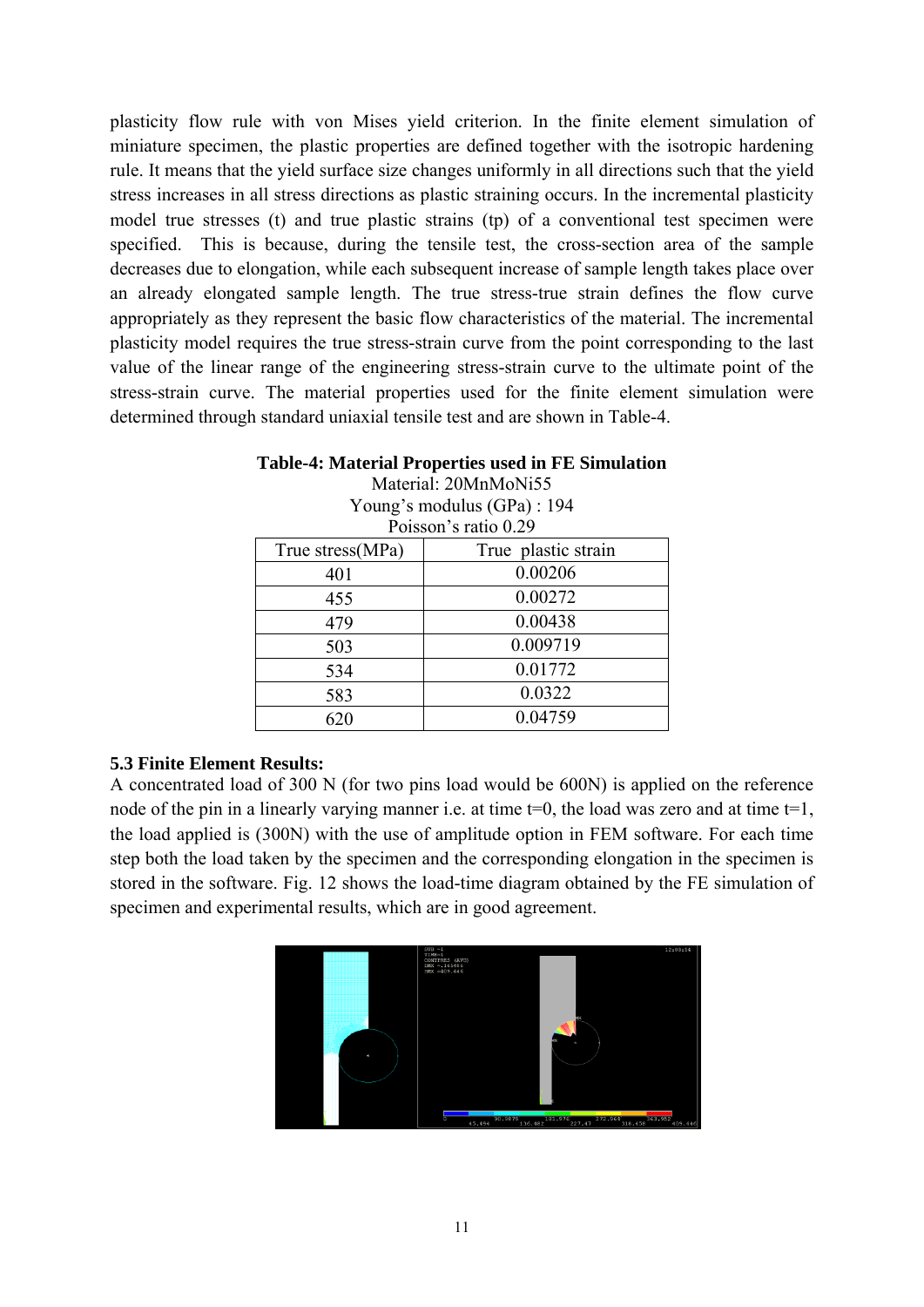

Fig. 11: Geometrical Modelling and Results of FE analysis



Fig. 12: Comparison of Experimental Results and FE analysis

# **6. CONCLUSION:**

Miniature tensile specimen test techniques have been found to be very good for evaluation of mechanical properties of service-aged components when conventional destructive tests to obtain these data are not possible. These test techniques are being increasingly employed to characterize mechanical properties, such as yield strength, tensile strength, and fracture toughness, of structural materials. For tapping the vast potential of these miniature test techniques, there is a need for a coherent international effort for standardizing the techniques to have proper co-relation with the conventional test specimens and to adopt these as standard practices for the mechanical property evaluation of operating pressure vessels and similar components. This needs a standardization and adaptation of the following:

- 1. Shape and size of miniature test specimen
- 2. Method for fabrication of test specimen
- 3. Test procedure
- 4. Acceptability criteria for the test results.

# **ACKNOWLEDGEMENTS:**

Some part of the present work has been done at Mechanical Metallurgical Division, BARC, and at National Metallurgical Laboratory, Jamshedpur under BRNS project. Authors are thankful to MMD, BRNS and NML, Jamshedpur for their respective contributions. Authors are also thankful to Dr. R.K. Sinha, Chairman, AEC, Dr. J. K. Chakravartty, Director, Materials Group, Dr. B. K. Dutta, Head, HRDD, Dr. R.N. Singh, Head, MMS, MMD for their